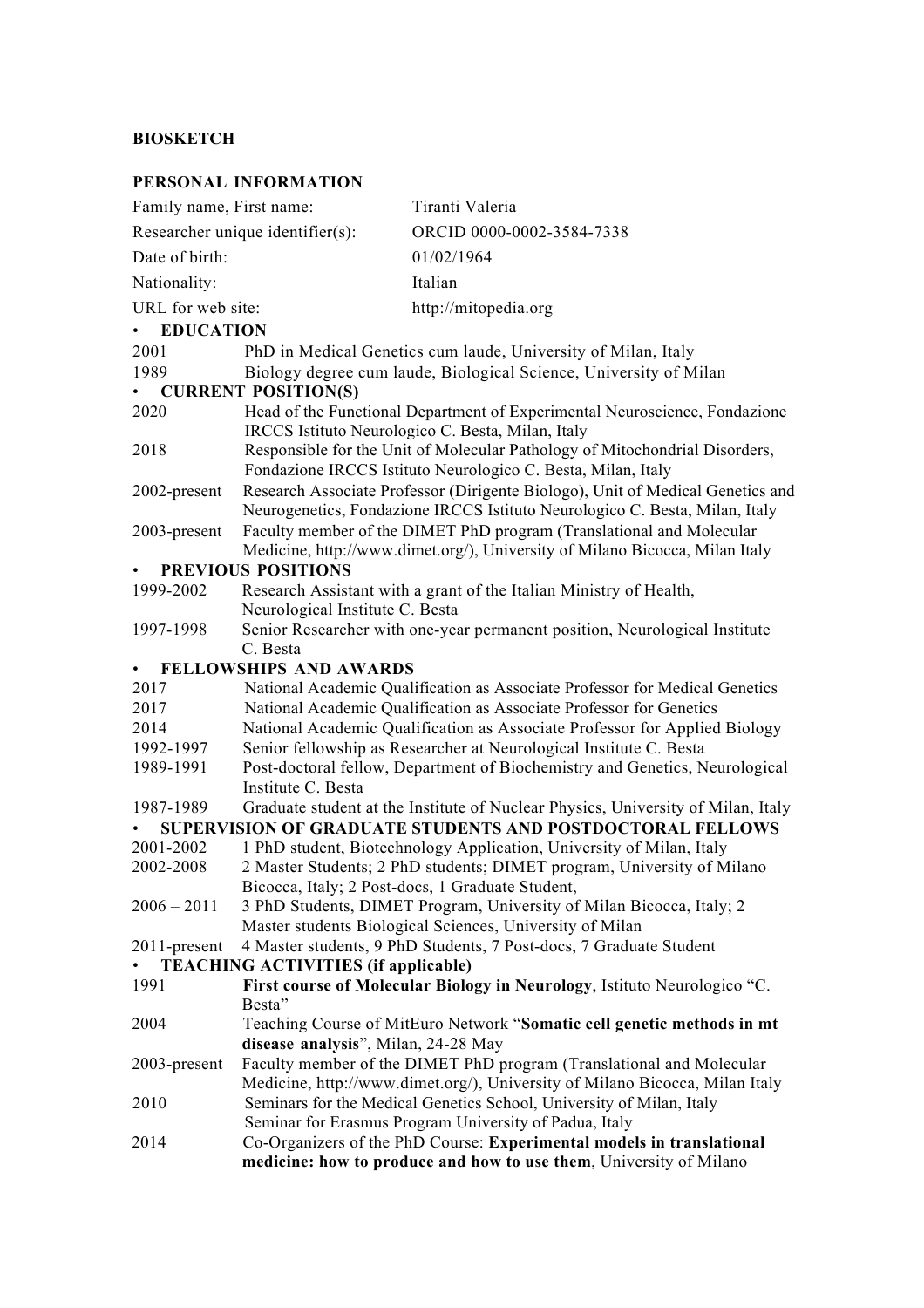Bicocca. 2015-2016 Co-Organizer of the PhD Course: **Experimental models: how to use them in translational and molecular medicine**, University of Milano Bicocca. 2017 Co-Organizer of the PhD Course: **Cell Reprogramming 2.0: toward the next decade of iPS cell biology and disease modelling**, University of Milano Bicocca. • **ORGANISATION OF SCIENTIFIC MEETINGS (if applicable)** 2014 -Scientific Organizing Committee, 3rd Joint International conference on NA and NBIA, Stresa, Italy. -Scientific Organizer of the Theoretical and Practical Course within the European project Marie Curie Training, MEET: In vitro/in vivo approaches to study mitochondrial (dys)function: cybrids creation and mitochondrial import assays (http://www.itn-meet.org/) 2015 Scientific Organizing Committee of "5 National Meeting on Mitochondrial disorders", Bologna, Italy 2016 Scientific Organizing Committee of "6 National Meeting for Mitochondrial Medicine", Rome, Italy 2017 Scientific Organizing Committee of "7 National Meeting for Mitochondrial Medicine", Milan, Italy 2018 Scientific Organizing Committee of "8 National Meeting for Mitochondrial Medicine", Milan, Italy 2019 Scientific Organizing Committee of "9 National Meeting for Mitochondrial Medicine", Milan, Italy 2020 Scientific Organizing Committee, 7th international symposium on NBIA & related disorders, Lausanne, Switzerland • **INSTITUTIONAL RESPONSIBILITIES (if applicable)** 2003 – present Faculty member, University of Milano Bicocca, PhD DIMET course 2008 – present Scientific Board of the Foundation IRCCS Neurological Institute C. Besta • **COMMISSIONS OF TRUST (if applicable)** 2003 – present Reviewer, for different scientific papers: BBA, Brain, Mitochondrion, Neuroscience letter, European Journal of Neurology, Human Molecular Genetics, Journal of Medical Genetics, American Journal of Human Genetics, EMBO Molecular Medicine. 2012 – present Evaluator for Research projects: -Foundation pour la Recherche Médicale, France -Barth Syndrome Foundation (BSF) (http://www.barthsyndrome.org/) -MRC, UK Grants, Grant Reference: MR/M009246/1 -Austrian Science Fund (FWF, http://www.fwf.ac.at/en/) • **MAJOR COLLABORATIONS (if applicable)** • Sonia Levi, Iron metabolism, San Raffaele Institute, Italy

- Vania Broccoli, iPSC generation, National Research Council, Italy
- Massimo Zeviani, Carlo Viscomi, Mitochondrial Disorders, MBU, Cambridge, UK, Padua University, Italy
- Susan Hayflick, NBIA, Oregon, USA
- Ody Sibon, CoA metabolism, Groeningen, NL
- Valerio Carelli, Mitochondrial Optic Atrophies, IRCCS Bellaria Neuroscience Institute, Italy
- Ivan Gout, CoA metabolism UCL, London, UK

#### • **GRANTS AND FUNDING**

2005-2008 MITOCIRCLE, FP6 Integrated Project,  $\epsilon$  289.000

2009-2010 AISNAF Association: Project title: "Study of the pathogenic role of the PANK2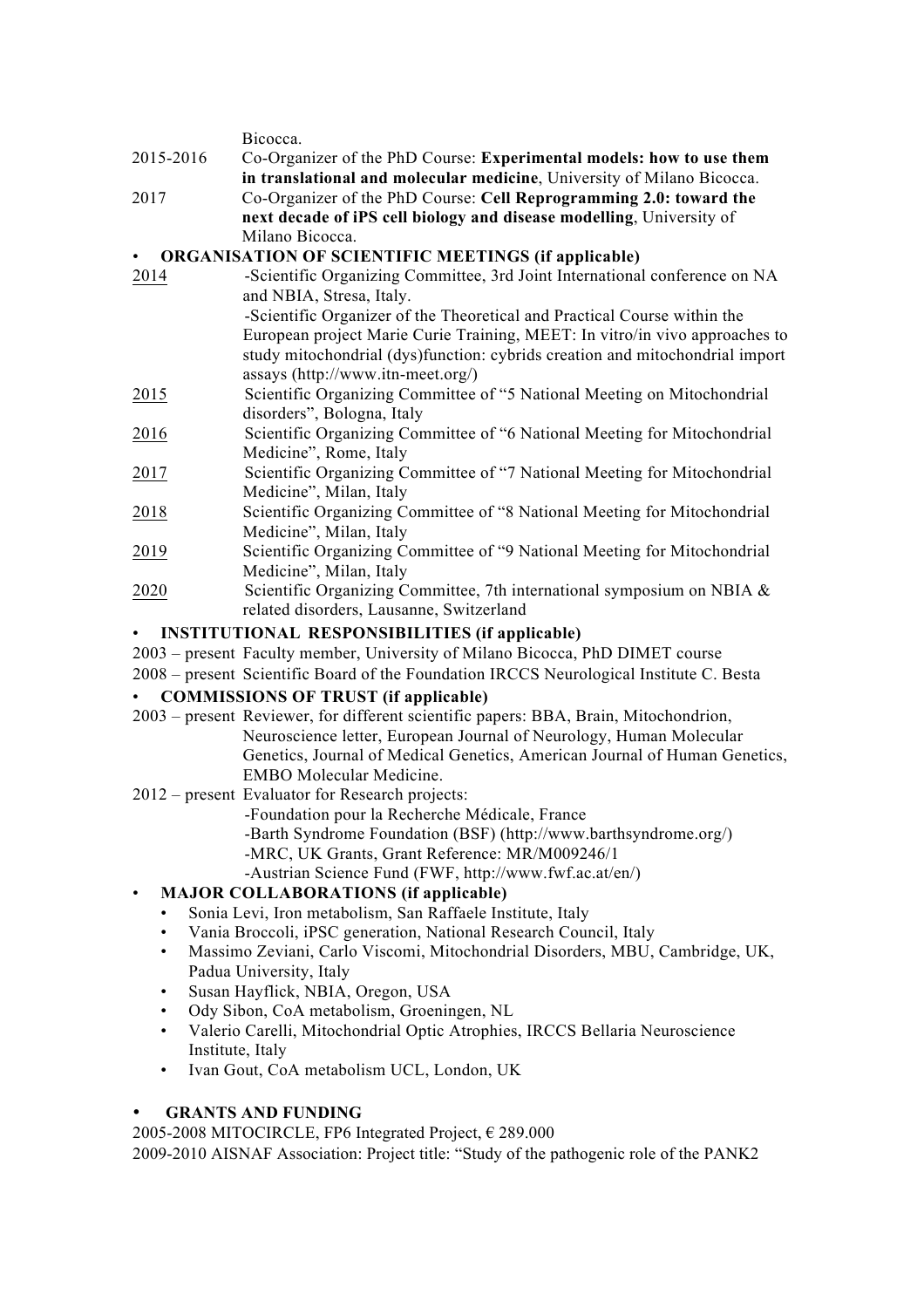gene in the neurodegenerative syndrome of pantothenate kinase deficiency",  $\epsilon$  49.000 2010-2011 Mariani Foundation: Project Title. "A new metabolic and biochemical approach to study the pathogenesis of Neurodegeneration with Brain Iron Accumulation (NBIA) and Infantile Neuroaxonal Dystrophy (INAD) disorders., € 125.000

2011-2014 Telethon GGP088B: Project title: "The Role of Iron and Mitochondria in the Pathogenesis of Pantothenate Kinase Associated Neurodegeneration (PKAN): Development of New Neuronal Cellular Systems and Analysis of a Mouse Model", € 120.000

2011-2015 European Project TIRCON: "Treat Iron-Related Childhood-Onset-Neurodegeneration", FP7, € 379.200

2014-2015 Marie Curie Initial Training Networks (ITN) Call: FP7-PEOPLE-2012-ITN Mitochondrial European Educational Training MEET,  $\epsilon$  225.135

2017-2019 Telethon GGP16234. Project title: "Implementation of human neuronal cultures and mouse models of Pantothenate kinase 2 deficiency to investigate pathogenic mechanisms of iron-related neurodegeneration and evaluate Coenzyme A therapeutic efficacy",  $\epsilon$  160.000 2018-2020 Mitocon Grant n. 2018-01:Project title: "Reproducing Leber's hereditary optic neuropathy in neurons and organoids: light on pathogenic mechanisms to fight back blindness  $\epsilon$ 119.350

2019-2021 Project from the Italian Ministry of Health (RF), Project title: "REtinal ganglion cells and ORganoids from Inherited Optic Neuropathies: light on pathogenesis to fight blindness Project (REORION),  $\epsilon$  167.750

2020-2021 Fellowship sustained from Associazione Luigi Comini, Italy,  $\epsilon$  44.000

#### **SELECTED PUBLICATIONS (total publications: papers 121; book chapters 4 / citation 4965/ h-index 48)**

-Del Dotto V, Ullah F, Di Meo I, Magini P, Gusic M, Maresca A, Caporali L, Palombo F, Tagliavini F, Baugh EH, Macao B, Szilagyi Z, Peron C, Gustafson MA, Khan K, La Morgia C, Barboni P, Carbonelli M, Valentino ML, Liguori R, Shashi V, Sullivan J, Nagaraj S, El-Dairi M, Iannaccone A, Cutcutache I, Bertini E, Carrozzo R, Emma F, Diomedi-Camassei F, Zanna C, Armstrong M, Page M, Stong N, Boesch S, Kopajtich R, Wortmann S, Sperl W, Davis EE, Copeland WC, Seri M, Falkenberg M, Prokisch H, Katsanis N, Tiranti V, Pippucci T, Carelli V. SSBP1 mutations cause mtDNA depletion underlying a complex optic atrophy disorder. J Clin Invest. 2020 Jan 2;130(1):108-125. doi: 10.1172/JCI128514.

- Catania A, Iuso A, Bouchereau J, Kremer LS, Paviolo M, Terrile C, Bénit P, Rasmusson AG, Schwarzmayr T, Tiranti V, Rustin P, Rak M, Prokisch H, Schiff M. Arabidopsis thaliana alternative dehydrogenases: a potential therapy for mitochondrial complex I deficiency? Perspectives and pitfalls. Orphanet J Rare Dis. 2019 Oct 29; 14(1):236. doi: 10.1186/s13023- 019-1185-3.

-Di Meo I, Carecchio M, Tiranti V Inborn errors of coenzyme A metabolism and neurodegeneration. J Inherit Metab Dis. 2019 Jan;42(1):49-56. doi: 10.1002/jimd.12026. -Quadalti C, Brunetti D, Lagutina I, Duchi R, Perota A, Lazzari G, Cerutti R, Di Meo I, Johnson M, Bottani E, Crociara P, Corona C, Grifoni S, Tiranti V, Fernandez-Vizarra E, Robinson AJ, Viscomi C, Casalone C, Zeviani M, Galli C. SURF1 knockout cloned pigs: Early onset of a severe lethal phenotype. Biochim Biophys Acta Mol Basis Dis. 2018 Jun;1864(6 Pt A):2131- 2142. doi: 10.1016/j.bbadis.2018.03.021.

-Iannielli A, Bido S, Folladori L, Segnali A, Cancellieri C, Maresca A, Massimino L, Rubio A, Morabito G, Caporali L, Tagliavini F, Musumeci O, Gregato G, Bezard E, Carelli V, Tiranti V, Broccoli V. Pharmacological Inhibition of Necroptosis Protects from Dopaminergic Neuronal Cell Death in Parkinson's Disease Models. Cell Rep. 2018 Feb 20; 22(8):2066-2079. doi:10.1016/j.celrep.2018.01.089.

- Di Meo I, Colombelli C, Srinivasan B, de Villiers M, Hamada J, Jeong SY, Fox R, Woltjer RL, Tepper PG, Lahaye LL, Rizzetto E, Harrs CH, de Boer T, van der Zwaag M, Jenko B, Čusak A, Pahor J, Kosec G, Grzeschik NA, Hayflick SJ, Tiranti V, Sibon OCM. Acetyl-4'-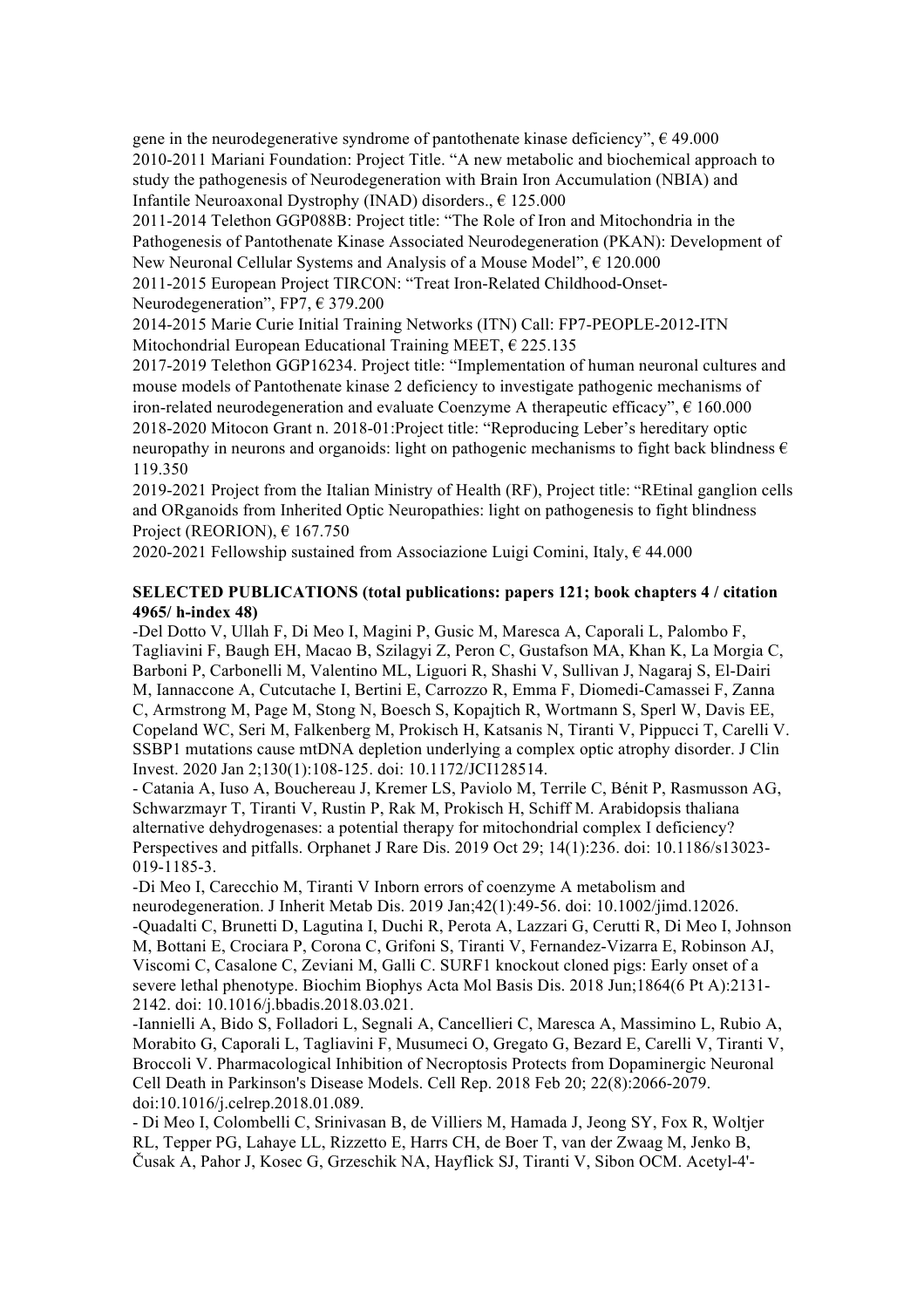phosphopantetheine is stable in serum and prevents phenotypes induced by pantothenate kinase deficiency. Sci Rep. 2017 Sep 12;7(1):11260. doi: 10.1038/s41598-017-11564-8. -Kremer LS, Bader DM, Mertes C, Kopajtich R, Pichler G, Iuso A, Haack TB, Graf E, Schwarzmayr T, Terrile C, Koňaříková E, Repp B, Kastenmüller G, Adamski J, Lichtner P, Leonhardt C, Funalot B, Donati A, Tiranti V, Lombes A, Jardel C, Gläser D, Taylor RW, Ghezzi D, Mayr JA, Rötig A, Freisinger P, Distelmaier F, Strom TM, Meitinger T, Gagneur J, Prokisch H. Genetic diagnosis of Mendelian disorders via RNA sequencing. Nat Commun. 2017 Jun 12;8:15824. doi: 10.1038/ncomms15824. PMID: 28604674 -Ziosi M, Di Meo I, Kleiner G, Gao XH, Barca E, Sanchez-Quintero MJ, Tadesse S, Jiang H, Qiao C, Rodenburg RJ, Scalais E, Schuelke M, Willard B, Hatzoglou M, Tiranti V, Quinzii CM. Coenzyme Q deficiency causes impairment of the sulfide oxidation pathway. EMBO Mol Med. 2017 Jan; 9(1):96-111. doi: 10.15252/emmm.201606356. PMID: 27856618 - Heimer G, Kerätär JM, Riley LG, Balasubramaniam S, Eyal E, Pietikäinen LP, Hiltunen JK, Marek-Yagel D, Hamada J, Gregory A, Rogers C, Hogarth P, Nance MA, Shalva N, Veber A, Tzadok M, Nissenkorn A, Tonduti D, Renaldo F; University of Washington Center for Mendelian Genomics., Kraoua I, Panteghini C, Valletta L, Garavaglia B, Cowley MJ, Gayevskiy V, Roscioli T, Silberstein JM, Hoffmann C, Raas-Rothschild A, Tiranti V, Anikster Y, Christodoulou J, Kastaniotis AJ, Ben-Zeev B, Hayflick SJ. MECR Mutations Cause Childhood-Onset Dystonia and Optic Atrophy, a Mitochondrial Fatty Acid Synthesis Disorder. Am J Hum Genet. 2016 Dec 1;99(6):1229-1244. doi: 10.1016/j.ajhg.2016.09.021. PMID: 27817865

- Orellana DI, Santambrogio P, Rubio A, Yekhlef L, Cancellieri C, Dusi S, Giannelli SG, Venco P, Mazzara PG, Cozzi A, Ferrari M, Garavaglia B, Taverna S, Tiranti V, Broccoli V, Levi S. Coenzyme A corrects pathological defects in human neurons of PANK2- associated neurodegeneration. EMBO Mol Med. 2016 Oct 4;8(10):1197-1211.

- Di Meo I, Lamperti C, Tiranti V. Mitochondrial diseases caused by toxic compound accumulation: from etiopathology to therapeutic approaches. EMBO Mol Med. 2015 Jul 20. pii: e201505040. doi: 10.15252/emmm.201505040.

- Dusi S, Valletta L, Haack TB, Tsuchiya Y, Venco P, Pasqualato S, Goffrini P, Tigano M, Demchenko N, Wieland T, Schwarzmayr T, Strom TM, Invernizzi F, Garavaglia B, Gregory A, Sanford L, Hamada J, Bettencourt C, Houlden H, Chiapparini L, Zorzi G, Kurian MA, Nardocci N, Prokisch H, Hayflick S, Gout I, Tiranti V. Exome sequence reveals mutations in CoA synthase as a cause of neurodegeneration with brain iron accumulation. Am J Hum Genet. 2014 Jan 2; 94(1):11-22.

- Brunetti D, Dusi S, Giordano C, Lamperti C, Morbin M, Fugnanesi V, Marchet S, Fagiolari G, Sibon O, Moggio M, d'Amati G, Tiranti V. Pantethine treatment is effective in recovering the disease phenotype induced by ketogenic diet in a pantothenate kinase-associated neurodegeneration mouse model. Brain. 2014 Jan;137(Pt 1):57-68.

- Viscomi C, Burlina AB, Dweikat I, Savoiardo M, Lamperti C, Hildebrandt T, Tiranti V, Zeviani M. Combined treatment with oral metronidazole and N-acetylcysteine is effective in ethylmalonic encephalopathy. Nat Med. 2010 Aug;16(8):869-71.

- Tiranti V, Viscomi C, Hildebrandt T, Di Meo I, Mineri R, Tiveron C, Levitt MD, Prelle A, Fagiolari G, Rimoldi M, Zeviani M. Loss of ETHE1, a mitochondrial dioxygenase, causes fatal sulfide toxicity in ethylmalonic encephalopathy. Nat Med. 2009; 15(2):200-5.

### **INVITED PRESENTATIONS (last five years)**

2015

-VI Meeting on the MOLECULAR MECHANISM OF NEURODEGENERATION, Milan, Italy

-5° National Meeting for Mitochondrial Diseases, Bologna, Italy.

-Faculty Member at the Recordati Course on "Classification and diagnostic approach of IEN affecting the synthesis and remodelling of complex lipids", Paris, France.

-12th International Congress of the Polish Neuroscience Society, Gdansk, Poland